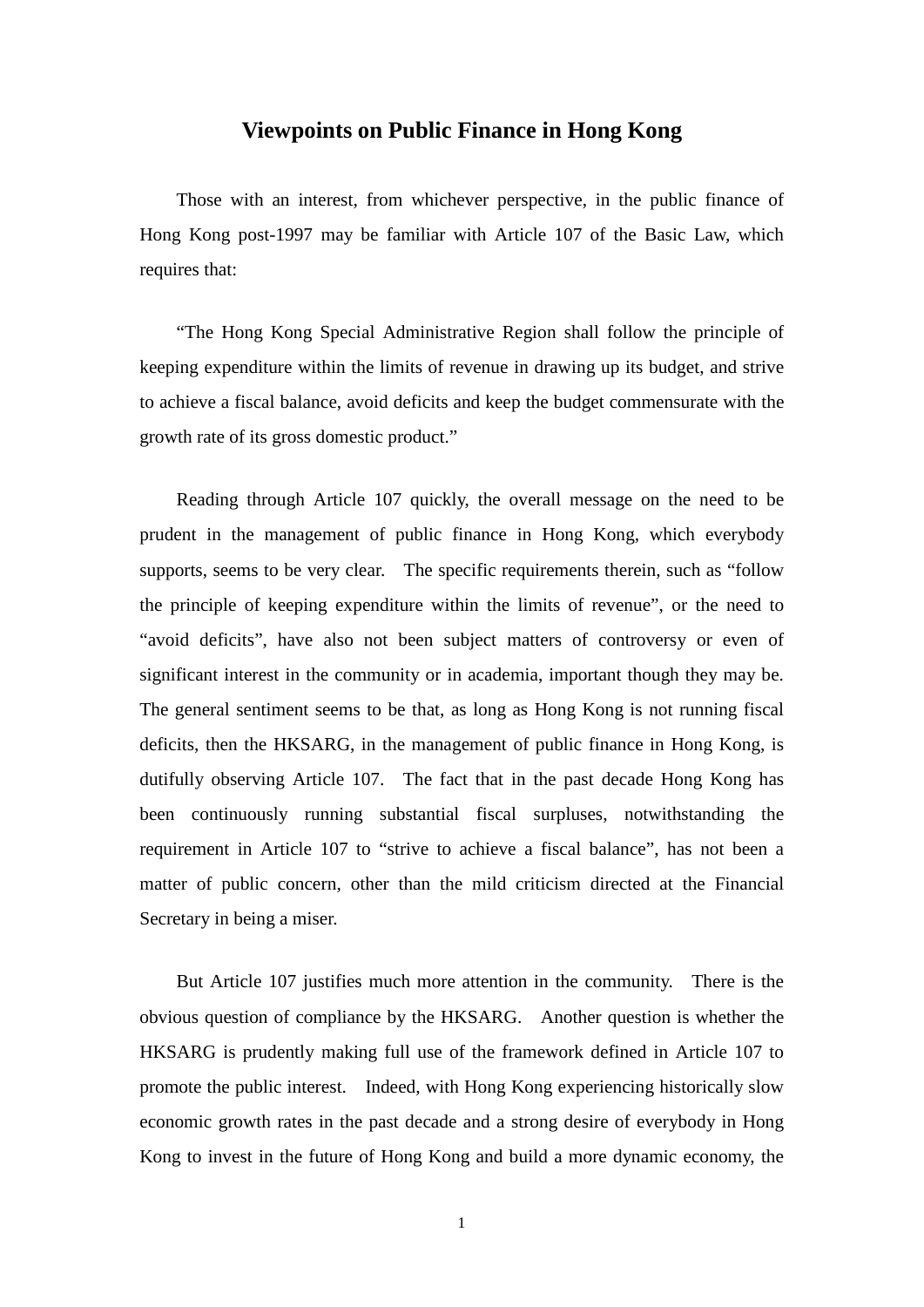contractionary fiscal stance on the economy of a decade of fiscal surpluses seems inappropriate, if not irresponsible. The problem of fiscal drag on the economy is, of course, a complex one that is not totally within the control of the fiscal authorities. But at least budgeting should appropriately allow for, on the revenue side, progressivity in the tax structure interacting with expected inflation to boost receipts, and on the expenditure side, the restraining effect of budget allocations being in cash terms and, regrettably, worsening Hong Kong style filibustering. A deeper and wider understanding by all concerned of Article 107 will help to take Hong Kong confidently forward.

Let me first deal with the easier and non-controversial aspect concerning the time dimension. It was never the intention that there should be balanced budgets with no deficits year after year. Sensibly, we should be talking about achieving a balance over an economic cycle. But, given the externally-oriented nature of the Hong Kong economy and the frequent external economic and financial shocks that we are exposed to, it will be difficult to be definite about the duration of an economic cycle. And so there is a need to be pragmatic and flexible in terms of the time frame for striving to achieve fiscal balance, and to exercise best judgement in the preparation of the budgets for individual years, while being transparent about the theoretical foundation for arriving at that judgement.

The second point concerns the distinction between the budget (*ex ante*) and the outcome (*ex post*). With all the good intentions in the world, things never quite turn out exactly the way they were planned. Article 107 refers to the budget and not the outcome, understandably allowing for the many unexpected developments that affect the public finance during a financial year. Thus, judging compliance should be in respect of the former and not the latter, but obviously the difference between the two, inevitable as it may be, is a reflection of the robustness of the budgetary process that the authorities need to reflect on and improvements, if identified, introduced.

The third point is that Article 107 is conceptual in nature and not prescriptive.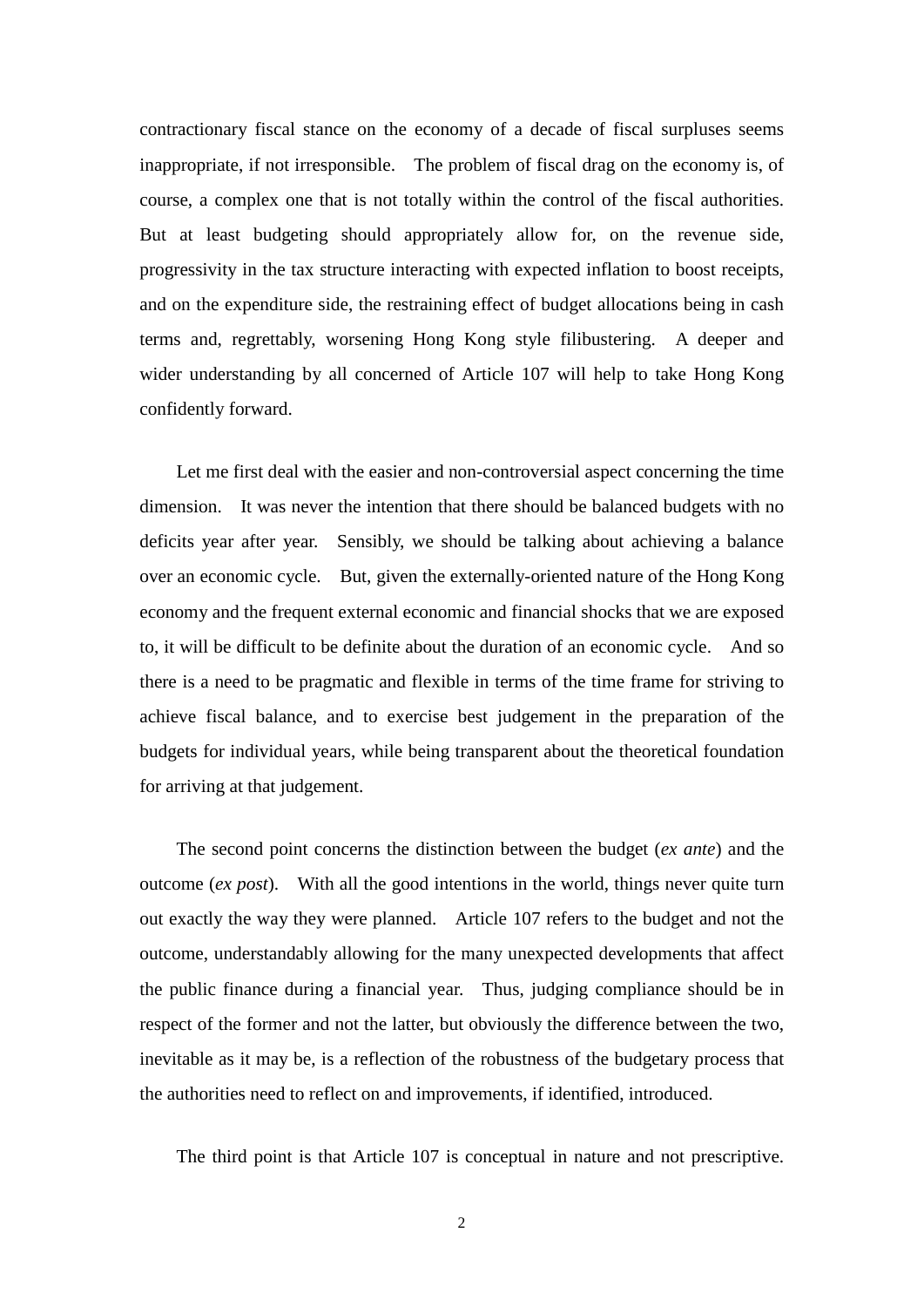It uses, for example, words such as "follow the principle" (of keeping expenditure within the limits of revenue), "strive" (to achieve a fiscal balance) and "avoid" (deficits). Yes we simply should not live beyond our means. But Article 107 does not prohibit counter-cyclical budget deficits that mirror budget surpluses over an economic cycle. It also does not prohibit budget deficits arising from, for example, the HKSARG making productivity-enhancing investments in the future of Hong Kong, which will boost future economic growth and government revenue, and can be seen as a necessary effort now to strive to achieve fiscal balance in the future in the light of the enlarging fiscal burden arising from an aging population.

The fourth point is most important and, regrettably, much neglected as well as misunderstood. This concerns the requirement for the HKSAR to "keep the budget commensurate with the growth rate of its gross domestic product". This has been interpreted as either a requirement for government expenditure (and revenue) to grow at the same rate as GDP or a requirement for government expenditure to be limited at a fixed percentage of GDP, for example, 20%. I do not think that these interpretations are correct. If there were such requirements intended, Article 107 could have simply said so.

It is important to appreciate that in this part of Article 107, we are talking about the budget as a quantitative measurement in terms of dollars and cents on the one hand and the growth rate of GDP as a measurement of speed on the other hand. A requirement for the quantity of something to be commensurate with the speed of something else is, of course, predicated on there being an interactive relationship between the two. The use of the words "commensurate with" (instead of, for example, "at the same pace"), is most interesting in that it recognizes the need for the use of fiscal policy in macroeconomic management. Readers will more readily appreciate the wisdom behind all this by considering the example of driving a car: you inject a greater quantity of gasoline when the speed of the car is too slow and less when the speed of the car is too fast! In other words, the budgets should be characterized by more spending and less tax to the extent of running deficits when the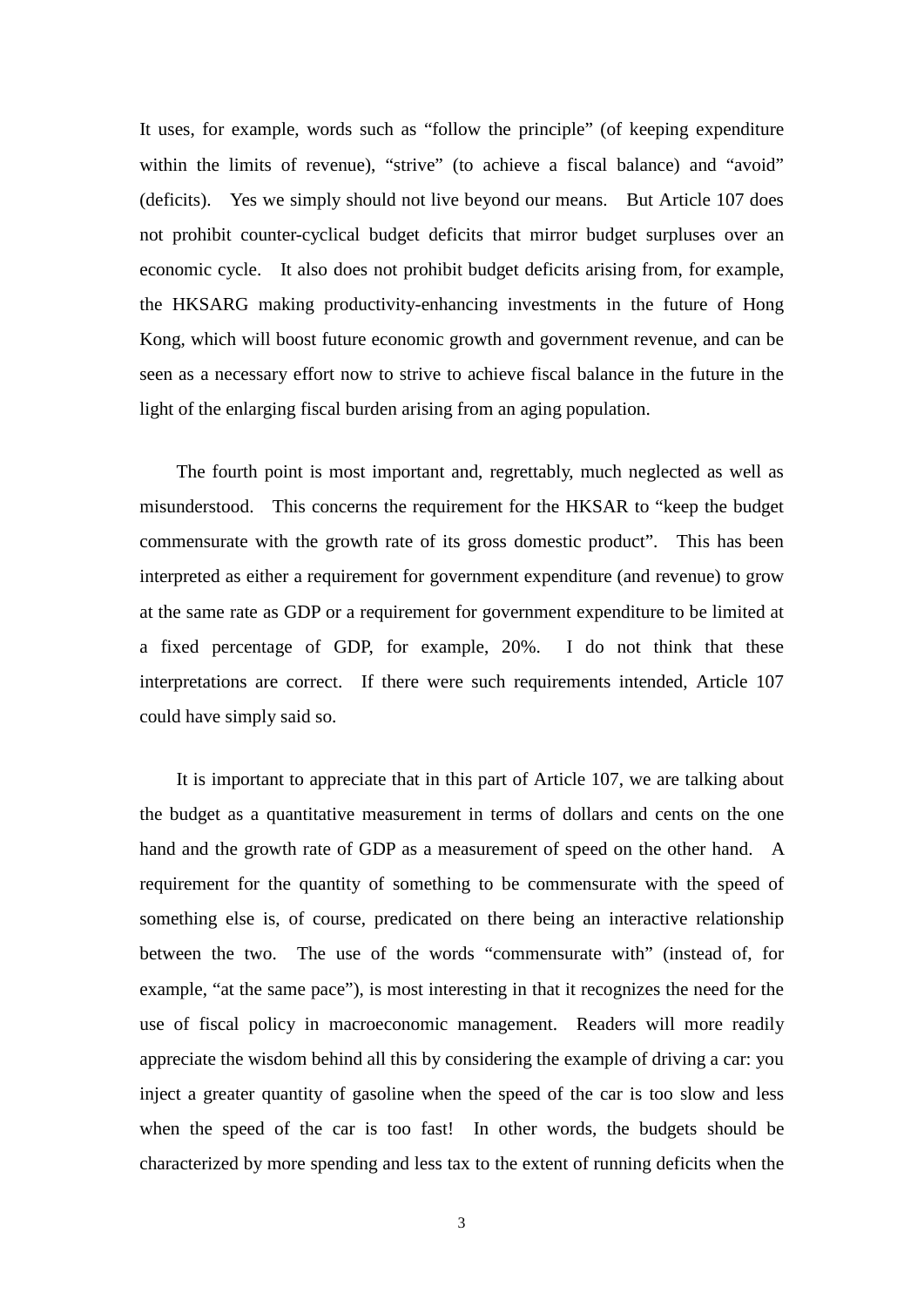growth rate of the economy is too slow and the opposite when the growth rate of the economy is too fast.

Let me hasten to add, as I am sure some will want to point out, that with a highly externally-oriented economy, the scope for active macroeconomic management in Hong Kong is perhaps more limited than in other less externally-oriented economies. Indeed, large leakages into imports means a low multiplier effect for public expenditure. But let me quote from The New Palgrave Dictionary of Economics. In the entry on "fiscal stance", it says: "there is usually a general tendency for public expenditure to involve a lower import content than private spending, at least at the first round, and a measure of fiscal stance not adjusted for this might therefore misrepresent the scale of long-term demand effects if policy is heavily concentrated on, say, expanding public expenditure or reducing taxes". Furthermore, in crafting an expansionary budget to speed up the economy, whether as a counter-cyclical measure or as a measure to address the structural problem of a sub-par growth trend, priority can be given to those items with higher multiplier and productivity-enhancing effects. And if the danger of growth in recurrent expenditure becoming excessive is a concern, then priority can also be given to those with relatively low recurrent implications.

I have been encouraged by the honourable desire of the new term government of HKSAR to "Seize the Opportunity to Invest for the Future" in its "New Fiscal Philosophy". I thus offer these viewpoints on Article 107 for consideration. But I am acutely aware of the fact that I am not a lawyer. I was, however, involved as a member of the inner team assisting successive financial secretaries in preparing the annual budget and in helping to draft their budget speeches for about 20 years from the mid-70s. And I did have an opportunity to express my views when Article 107 itself was being drafted.

### **Joseph Yam**

### **3 August 2017**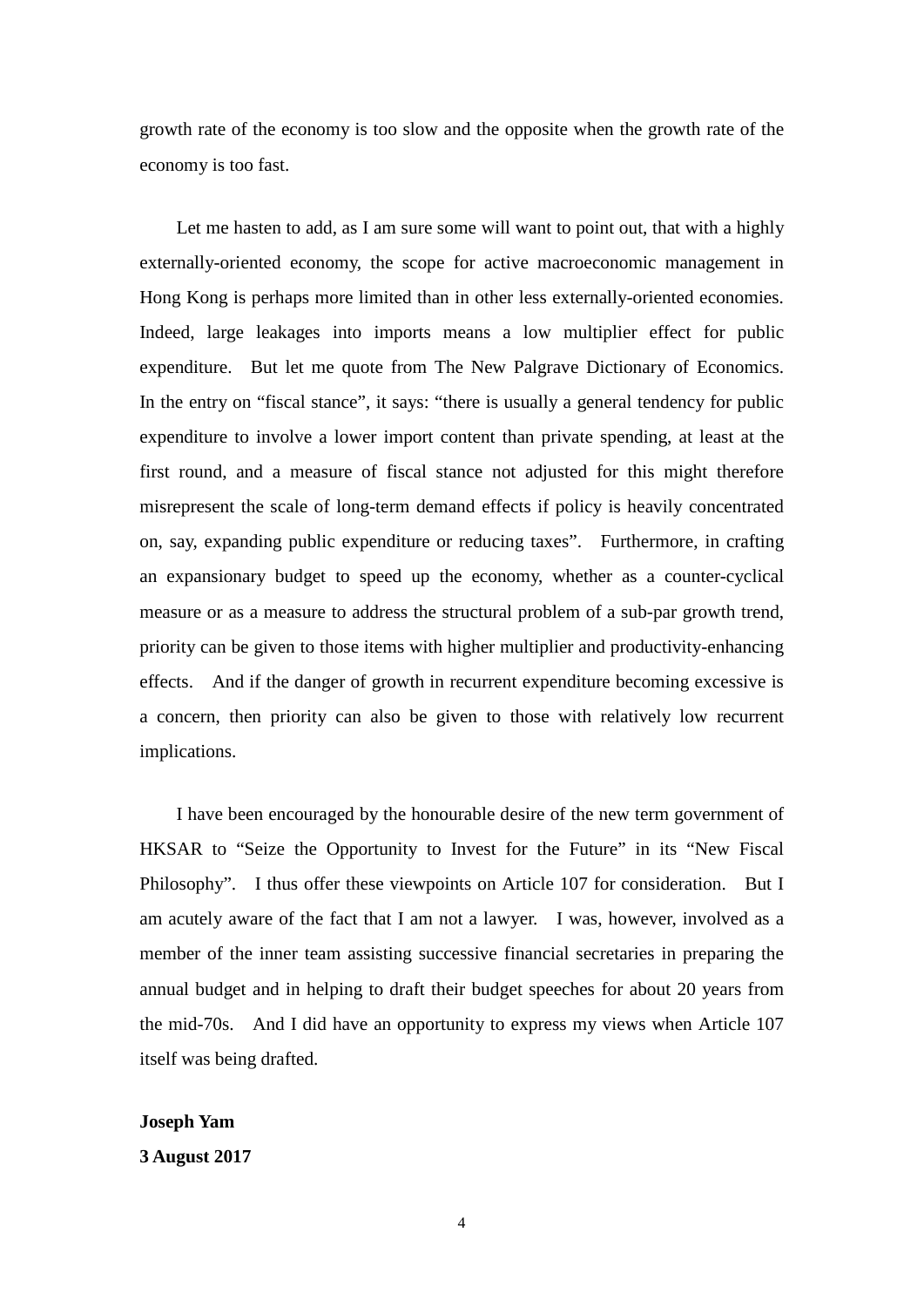## 任總觀點文章

# 香港公共財政管理

對 1997 年後,香港的公共財政管理有興趣的讀者,都可能知道《基本法》 第 107 條有以下規定:

「香港特別行政區的財政預算以量入為出為原則,力求收支平衡,避免赤 字,並與本地生產總值的增長率相適應。」

驟眼看來,《基本法》第107條的信息就是要審慎管理香港的公共財政,意 思十分清晰,大家亦會贊成。當中更列明了,例如「以量入為出為原則」或「避 免赤字」等非常重要的要求,但並沒有引起社會及學界的廣泛爭議。原因可能是 大家覺得只要香港沒有出現財赤,特區政府在香港公共財政的管理上便算是恪守 了《基本法》第 107 條。雖然有關條文列明要「力求收支平衡」,但事實上,過 去 10 年香港一直錄得龐大財政盈餘,卻並未惹起市民大眾關注,只有一些批評 財政司司長「估錯數」或是「守財奴」的微言。

然而,《基本法》第 107 條的內容其實是非常值得社會各界關注,需要提出 的問題包括:特區政府有否符合有關規定和有否好好利用《基本法》第 107 條的 框架內容,推動大眾利益?事實上,香港在過去 10 年經歷有史以來偏低的經濟 增長,相信香港人都強烈希望政府能投資未來,為香港的經濟注入新動力。但過 去 10 年,政府一直採取「守財奴」政策,導致大量盈餘出現,拖著經濟後腿, 可說是穩健有餘,進取不足,亦不合時宜。

當然,政府財政拖經濟後腿效應(fiscal drag)是一個複雜的問題,不是每 個政府的財政部門可以完全掌控。但在編製財政預算案時,理應理解、預測及處 理以下兩方面的影響:(1)在收入方面,因稅制的累進與通脹的互動而帶來的額 外收入;和(2)在開支方面,因現金定額撥款制度和日益嚴重的港式拉布,而為 開支帶來的額外約束。所以,社會各界對《基本法》第 107 條擁有更深入和更廣

5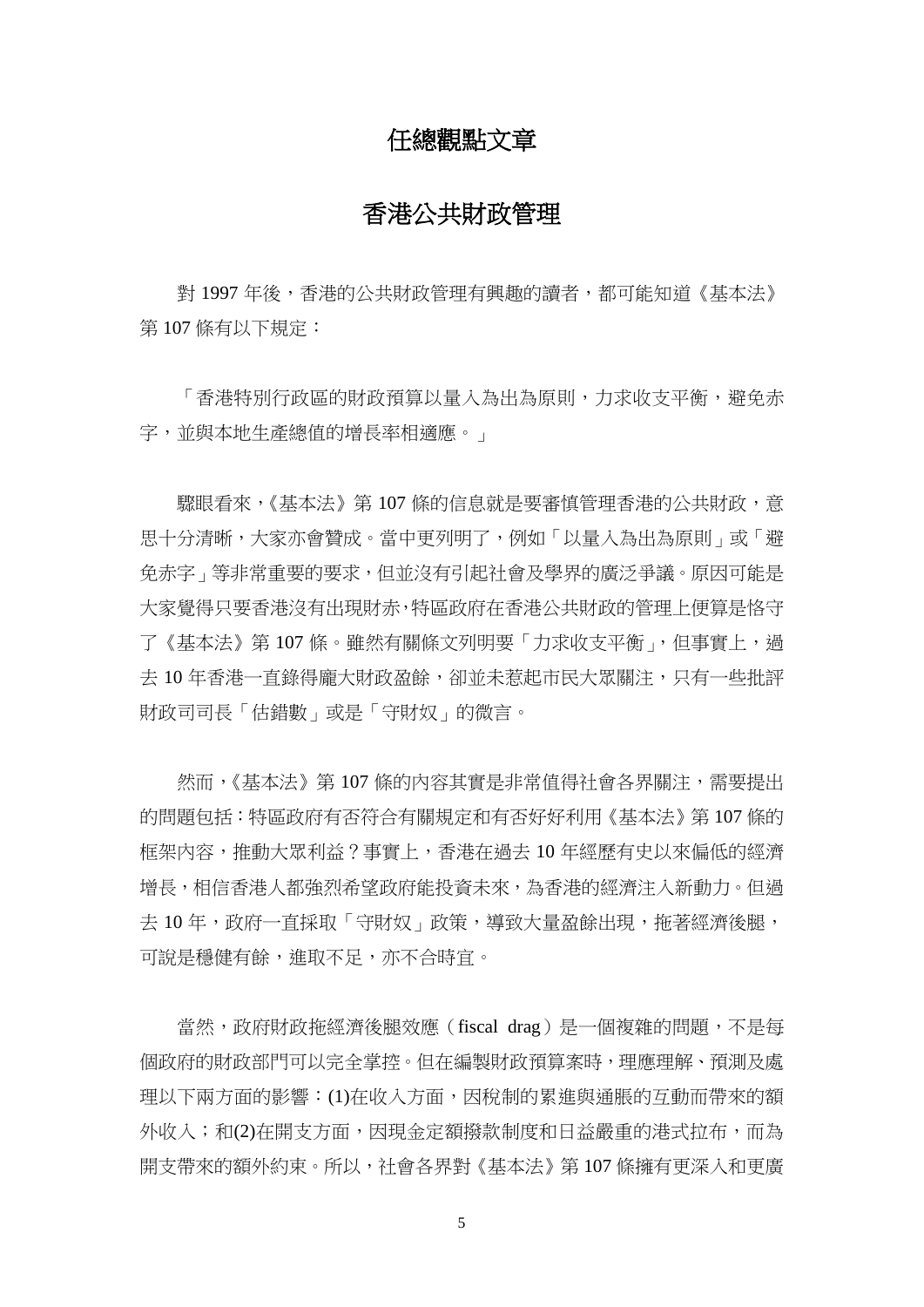泛的了解,將會對香港邁步發展非常重要,而了解的角度可以從四方面着手。

第一,從比較容易及沒有爭議的「時間」角度:基本上,從來沒有規定要特 區政府每年都達至沒有赤字的平衡預算。合理的做法,應該是在一個經濟周期中 達至收支平衡。不過,鑑於香港是一個外向型經濟,經常面對外來的經濟及金融 衝擊,要界定一個經濟周期的時間長短相當困難。故此,在編製每一個年度的財 政預算案時,便需要以務實的態度和適當的彈性,審時度勢,作出最佳的經濟周 期性判斷,而判斷中所涉及的理論基礎更要透明公開,讓市民大眾明白。

第二,從財政「預算與實況」的角度:預算是事前的安排,實況則是年度完 結後的結果。即使有任何良好的意願,世事從來都可能出人意表,甚或事與願違。 《基本法》第 107 條所指的是財政預算而非實況,原因就是在財政年度內可能出 現許多意想不到的事情,影響公共財政。因此,判斷是否符合《基本法》第 107 條,應該從預算的角度出發,而不是從實況去評論。然而,兩者無可避免最終會 有差異,但程度的大小就反映出準備財政預算工作過程中的嚴謹程度,有關當局 要着力研究,有需要便作出改善,增強預算的準確度。

第三,從《基本法》第 **107** 條的「概念與具體」性質的角度︰《基本法》第 107 條屬概念性質而不是具體規定,例如以量入為出為「原則」、「力求」收支平 衡和「避免」赤字。當然,審慎管理香港的公共財政是必要的。但遵守「原則」 不等於墨守成規;「力求」不排除力有不逮;「避免」亦不代表不能發生。《基本 法》第 107 條並沒有禁止逆周期的財政赤字,特別是能與同周期內的財政盈餘相 抵消;此外亦沒有禁止特區政府適時處理香港經濟結構問題,例如要暫用赤字預 算去積極投資香港未來,提高生產力,將經濟增長和政府收入帶上新台階,以便 在人口老化增加財政負擔時,仍能達至未來財政收支平衡。

第四,從《基本法》第 **107** 條的「財政預算**……**與本地生產總值的增長率相 適應」的角度:這一點最重要,但遺憾地,經常被人忽略及誤解。這一個描述經 常被理解為政府的支出與收入要與本地生產總值同步增長,或政府的支出應限制 於本地生產總值的一個固定比例,例如 20%。這些解釋都不正確。否則,《基本 法》第 107 條早就如此直接表述了。

6